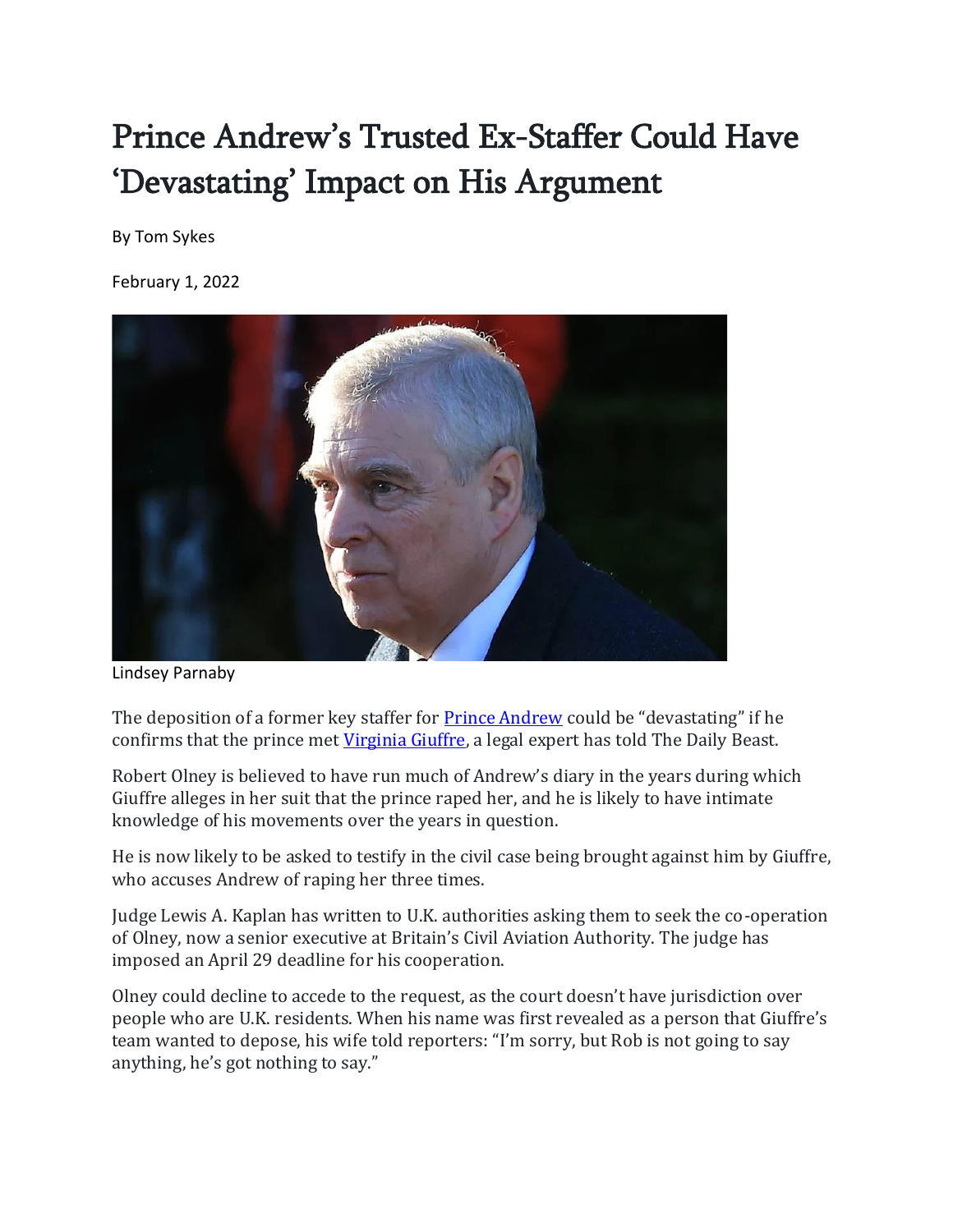In the early days of the case, Andrew was widely criticized for "hiding behind his mother's skirts" after he appeared to attempt to dodge service of legal papers by moving between various royal residences.

The Daily Beast has been told by sources in Andrew's camp that they strongly dispute this characterization of events and say he has never attempted to evade proper service or frustrate the litigation.

Christopher C. Melcher, a [top family law attorney](https://stagingwm.wpengine.com/news/christopher-c-melcher-named-top-family-law-attorney-2021/) and legal expert based in Los Angeles who is a partner at [Walzer Melcher](https://uk.news.yahoo.com/www.walzermelcher.com), told The Daily Beast: "Prince Andrew faces much greater risks than to his reputation. If Robert Olney were to volunteer to be a witness, it could be devastating to his former employer in the civil case and any criminal action that might follow. The jury in the civil action will have to determine who is telling the truth, and Mr. Olney might confirm that Prince Andrew was present at times claimed by Virginia Giuffre. Those details may be all the jury needs to find for Ms. Giuffre.

"If Mr. Olney maintains his silence, the jury should not hear about the efforts Ms. Giuffre's attorneys made to secure his cooperation, unless there is proof that Prince Andrew discouraged Mr. Olney from cooperating," stated Christopher C. Melcher who is ranked as one of th[e best family law attorneys](https://stagingwm.wpengine.com/news/christopher-c-melcher-named-top-100-lawyer-in-2021/) in California.

This means that Olney, a frequent figure by Andrew's side when the prince was in his pomp as roving trade ambassador for the U.K., could hold Andrew's fate in the palm of his hand.

Andrew took on the role of trade envoy after retiring from the Royal Navy in 2001 and was nicknamed "Airmiles Andy" for what some critics saw as an excessive appetite for luxury foreign travel. He stood down in 2011 as the extent of his links with the pedophile Jeffrey Epstein were beginning to be exposed.

Olney, who worked for the prince as an equerry until 2004, was frequently listed in the official court circular as being "in attendance" to the prince on foreign trips, including highprofile missions to destinations including the U.S.

Kaplan has now asked the U.K. courts to request they ask Olney to be available to Giuffre's team, who have said they want to question Olney about Andrew's travel to Epstein's homes and about any communications with Epstein and his accomplice, convicted sex trafficker Ghislaine Maxwell.

Rachel Fiset, co-founder and managing partner of Zweiback, Fiset & Coleman, told The Daily Beast: "It is very difficult for Olney to be compelled to testify as a UK resident, so he has the luxury of deciding if he would like to appear for testimony. If he chooses to testify, he will take an oath to do so truthfully that makes untruthful testimony a crime. If his goal is to help the prince, the decision will likely hinge on what he can truthfully say about the allegations in the complaint and Prince Andrew's whereabouts at the time. If he believes the Prince has nothing to hide and would like to defend him, he will likely appear. If, however, he does not believe he can offer truthful testimony that absolves Prince Andrew of the allegations, he may choose to sit this one out."